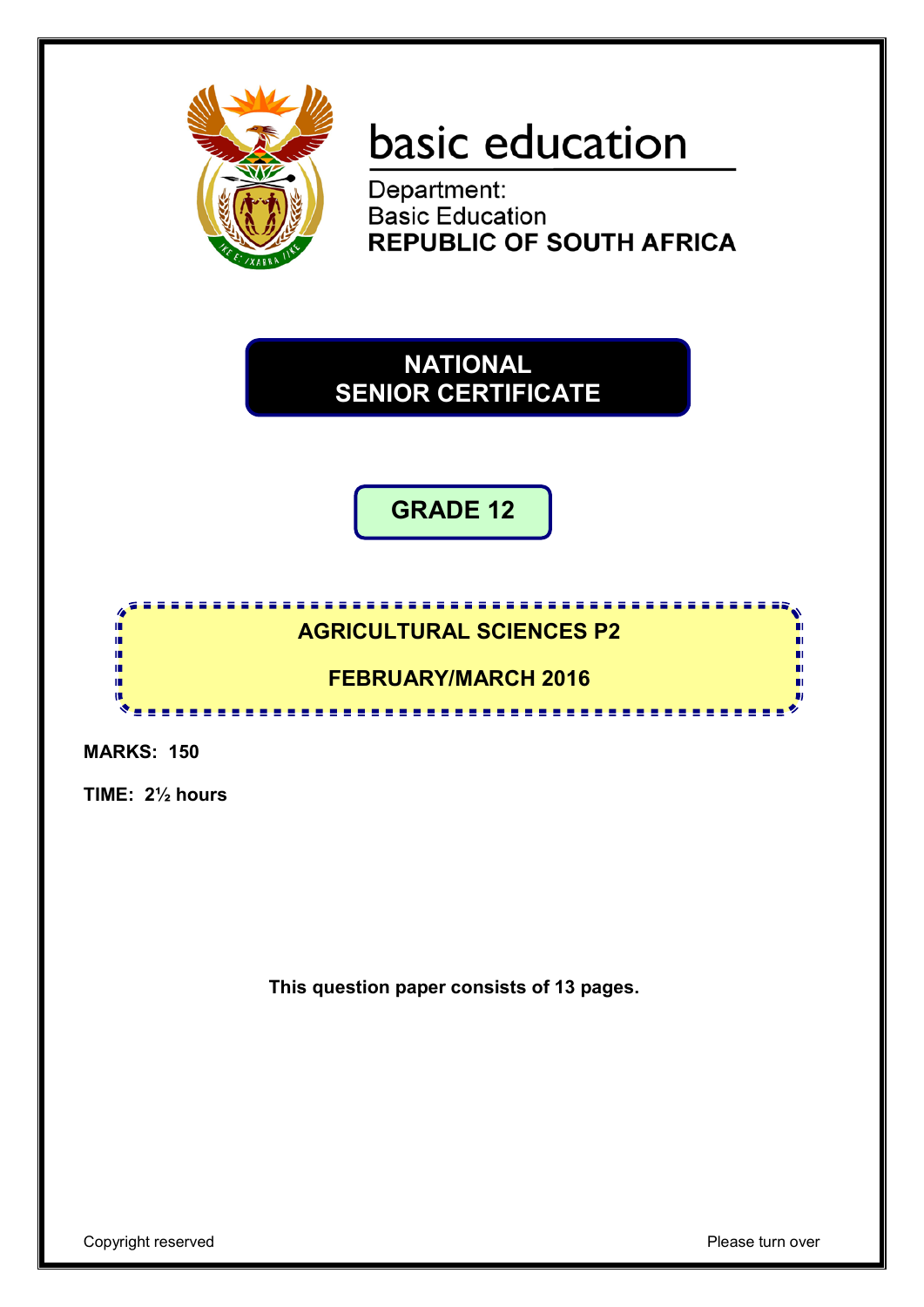#### **INSTRUCTIONS AND INFORMATION**

- 1. This question paper consists of TWO sections, namely SECTION A and SECTION B.
- 2 Answer ALL the questions in the ANSWER BOOK.
- 3. Start EACH question on a NEW page.
- 4. Number the answers correctly according to the numbering system used in this question paper.
- 5. You may use a non-programmable calculator.
- 6. Show all calculations, including formula where applicable.
- 7. Write neatly and legibly.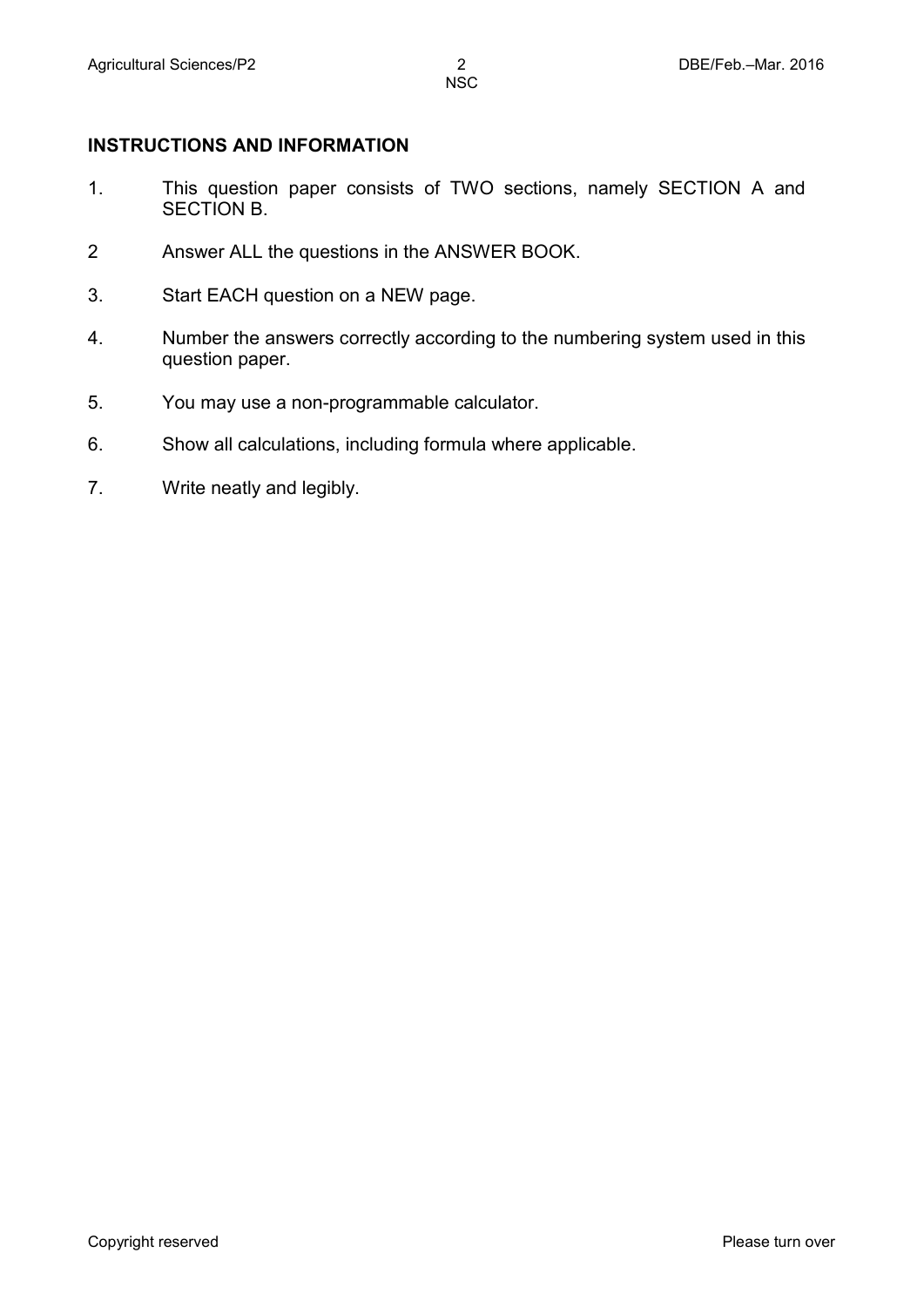#### **SECTION A**

#### **QUESTION 1**

- 1.1 Various options are provided as possible answers to the following questions. Choose the answer and write only the letter (A–D) next to the question number (1.1.1–1.1.10) in the ANSWER BOOK, for example 1.1.11 A.
	- 1.1.1 ONE of the statements below indicates the price inelasticity of demand:
		- A Consumers will buy chicken if the price of mutton increases.
		- B Consumers will continue buying maize if the price of maize increases.
		- $\mathcal{C}$ Consumers will buy another type of pasta if the price of spaghetti increases.
		- D Consumers will buy a cheaper chocolate bar if the price of a white chocolate bar increases.
	- 1.1.2 The following information applies ONLY to Internet marketing where transactions are done online:
		- A The farmer employs an agent to perform marketing tasks.
		- B The farmer sells produce at the market place.
		- $\mathcal{C}$ Consumers may not want to use their credit cards.
		- D Large retailers aim at gaining publicity by supporting emerging producers.
	- 1.1.3 Agricultural cooperatives have the following advantages for small-scale farmers:
		- (i) Producers have a better chance of negotiating a good price.
		- (ii) Easy access to funding.
		- (iii) Prices of products fluctuate and producers are affected.
		- (iv) Producers preserve their markets.

Choose the correct combination:

- A  $(i)$ ,  $(ii)$  and  $(iii)$
- B  $(i)$ ,  $(ii)$  and  $(iv)$
- $\mathsf{C}$  $(i)$ ,  $(iii)$  and  $(iv)$
- D  $(ii)$ ,  $(iii)$  and  $(iv)$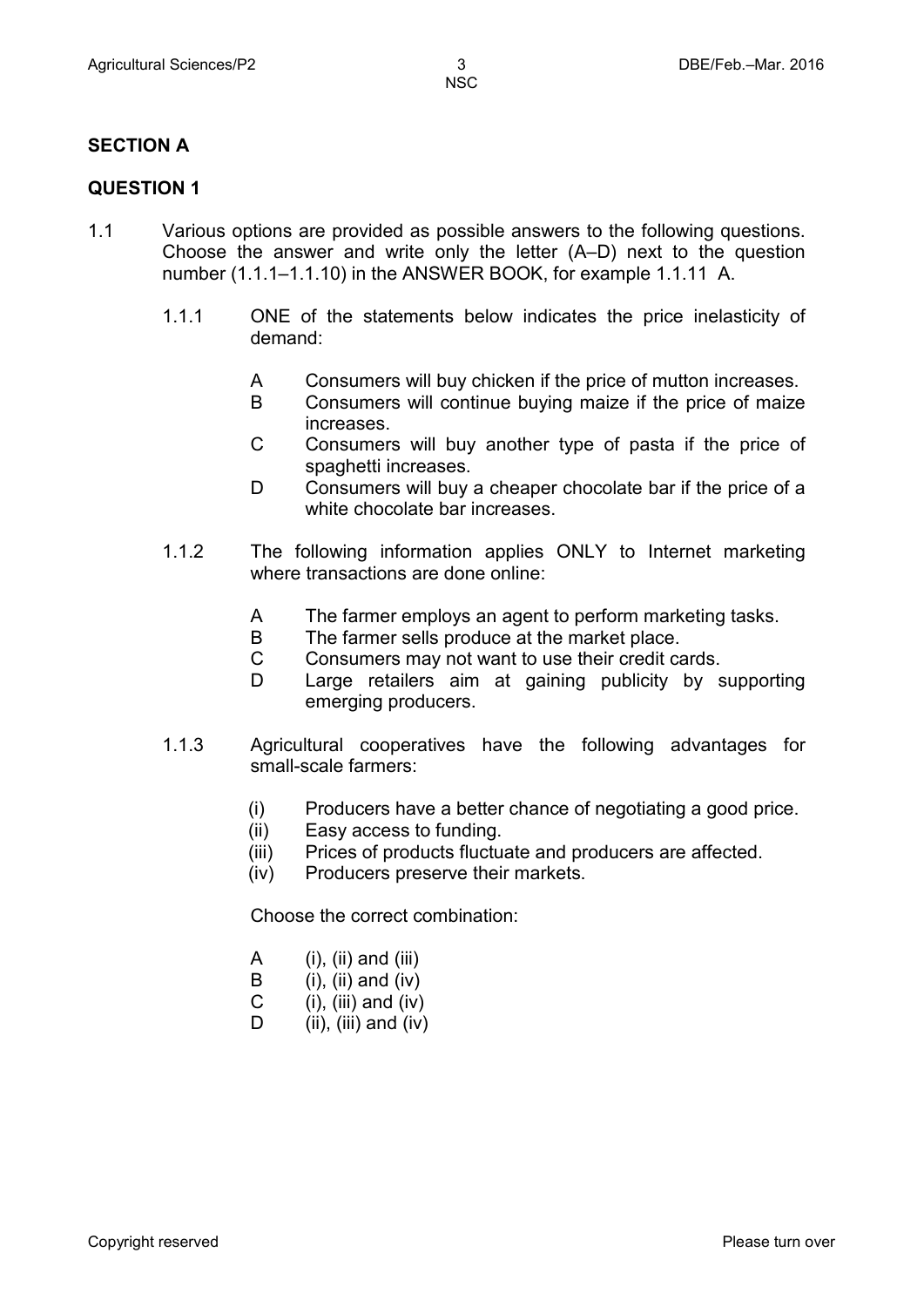1.1.4 The straight line **(Y)** represents the … of a product.



- A market equilibrium
- B shortage
- C demand
- D supply
- 1.1.5 ONE of the following is NOT associated with labour legislation:
	- A Labour Relations Act
	- B Basic Conditions of Unemployment Act
	- C Occupational Health and Safety Act
	- D Skills Development Act
- 1.1.6 This is NOT applicable to capital as a production factor:
	- A Most capital goods have a limited lifespan.
	- B Capital goods are expensive and difficult to obtain.
	- C Vukuzenzele Trust offers a grant to small-scale farmers.
	- D Some capital goods cannot be manufactured in the country.
- 1.1.7 Examples of risk-sharing strategies:
	- (i) Insuring against risks
	- (ii) **Diversification**
	- (iii) **Specialisation**
	- (iv) Future contracts

Choose the correct combination:

- A (i), (ii) and (iv)
- B  $(i)$ ,  $(ii)$  and  $(iii)$
- C (ii), (iii) and (iv)
- D  $(i)$ ,  $(iii)$  and  $(iv)$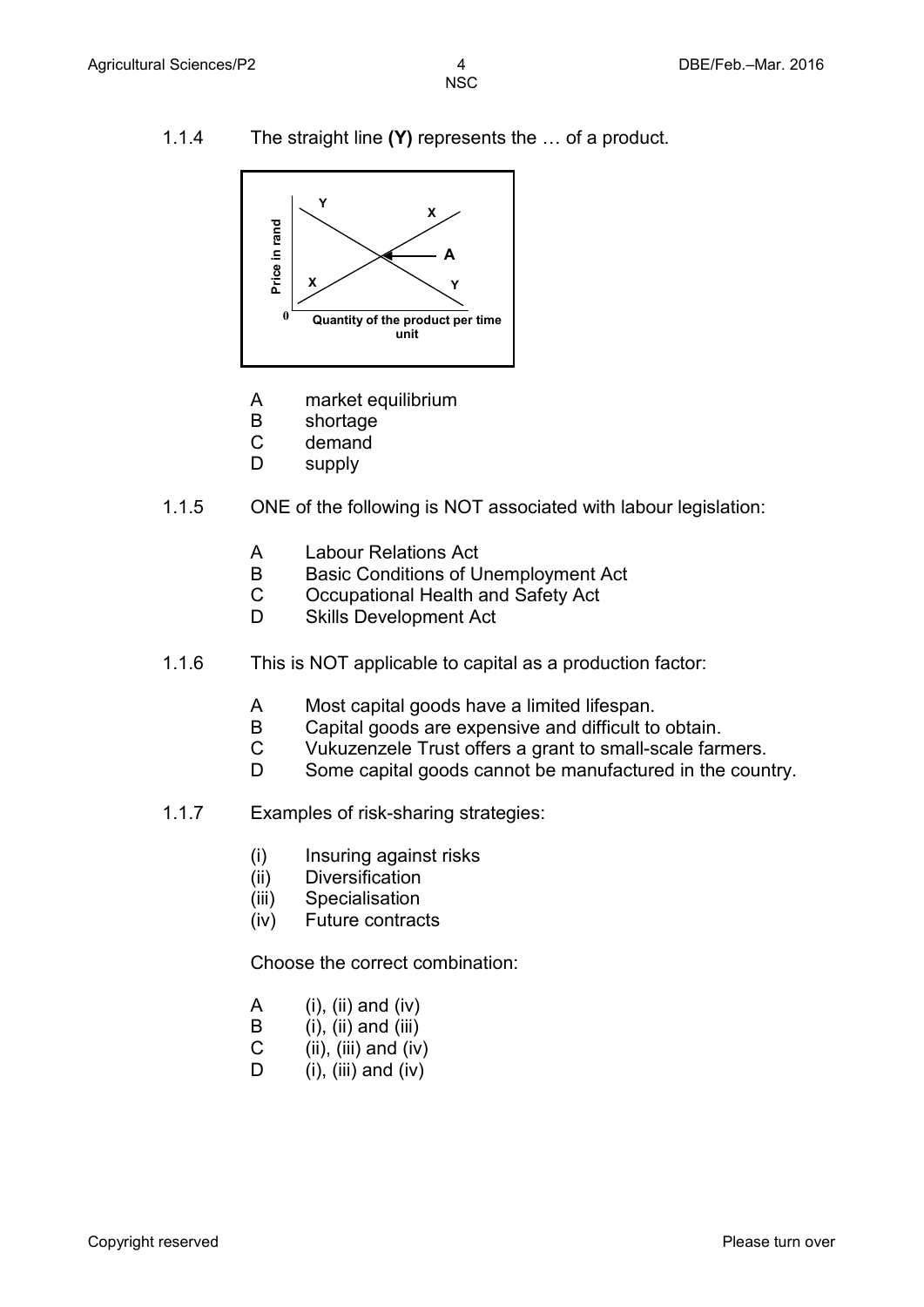- 1.1.8 ONE of the following is NOT an economic characteristic of land:
	- A Limitedness
	- B Varies in production potential
	- C Value appreciates over time
	- D Source of minerals and raw materials
- 1.1.9 Cattle have 30 pairs of chromosomes in the nucleus. The number of chromosomes in the female gametes will be ....
	- A 15.
	- B 45.
	- C 60.
	- D. 30.
- 1.1.10 A heterozygous Brahman bull is mated with a heterozygous cow. What will the expected genotypic ratio in  $F_1$ -generation be?
	- A 1 : 3 : 1 B C 1 : 2 : 1 D 1:1 3 : 1  $(10 \times 2)$  (20)
- 1.2 Choose a term from COLUMN B that matches a description in COLUMN A. Write only the letter (A–J) next to the question number (1.2.1–1.2.5) in the ANSWER BOOK, for example 1.2.6 K.

|       | <b>COLUMN A</b>                                                                                   |   | <b>COLUMN B</b>             |
|-------|---------------------------------------------------------------------------------------------------|---|-----------------------------|
| 1.2.1 | Total amount of commodity<br>that a producer wishes to sell                                       | A | electroporation             |
|       |                                                                                                   | B | mitosis                     |
| 1.2.2 | Physical and mental effort by<br>people                                                           | C | labour                      |
| 1.2.3 | Cell division by which<br>gametes are formed                                                      | D | supply                      |
|       |                                                                                                   | Е | meiosis                     |
|       | 1.2.4 An electric current passed<br>through incubated recipient<br>plant cells with desired genes | F | gene gun                    |
|       |                                                                                                   | G | deoxyribonucleic acid (DNA) |
| 1.2.5 | Found in the cells of the<br>nucleus and provides genetic<br>instructions for functioning of      | H | management                  |
|       | cells                                                                                             | I | motivation                  |
|       |                                                                                                   | J | demand                      |
|       |                                                                                                   |   | $(5 \times 2)$              |

Copyright reserved **Please turn over the Copyright reserved** Please turn over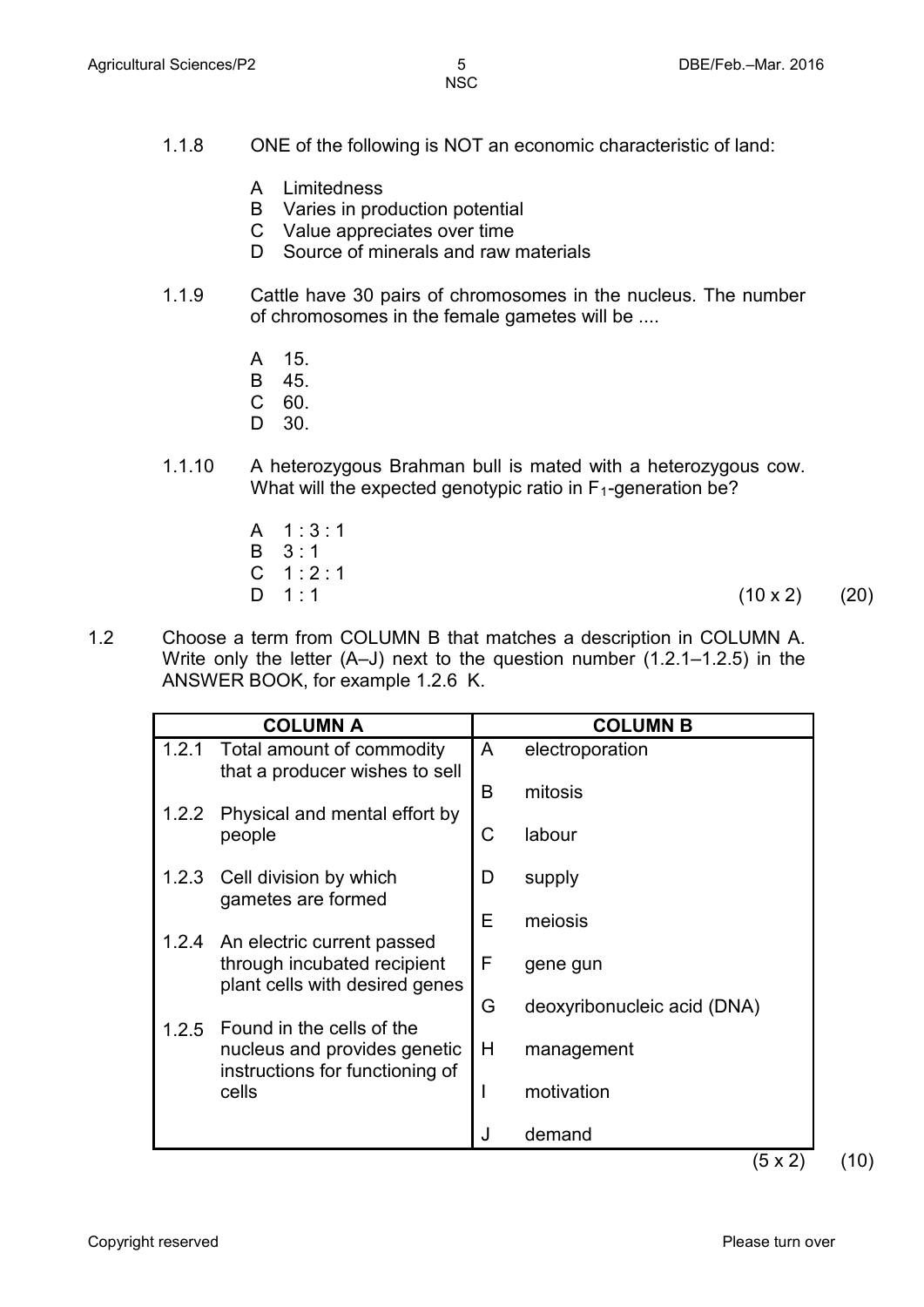- 1.3 Give ONE term for each of the following descriptions. Write only the term next to the question number (1.3.1–1.3.5) in the ANSWER BOOK.
	- 1.3.1 A written document that outlines future actions on income and expenditure based on projections and historic data
	- 1.3.2 The price of a product at a level where the quantity demanded is equal to the quantity supplied to the market
	- 1.3.3 Money or equipment accumulated through saving and employed in the production process
	- 1.3.4 The use of statistics in biology to analyse genetic data of an individual to estimate true genetics and breeding value
	- 1.3.5 When the action of one gene is modified or controlled by another gene  $(5 \times 2)$  (10)
- 1.4 Change the UNDERLINED WORD(S) in each of the following statements to make them TRUE. Write only the answer next to the question number (1.4.1–1.4.5) in the ANSWER BOOK.
	- 1.4.1 The demand chain describes the flow of products from the production point to the consumption point.
	- 1.4.2 Financial risk includes production losses, labour-related and technological risks.
	- 1.4.3 Gross domestic product is the total gross margin minus the general farm expenses.
	- 1.4.4 Specialised tasks on the farm are done by formal labour.
	- 1.4.5 The chromosomes refer to the sum of the gene effects of a breeding animal, as measured by the performance of its progeny.

(5 x 1) (5)

#### **TOTAL SECTION A: 45**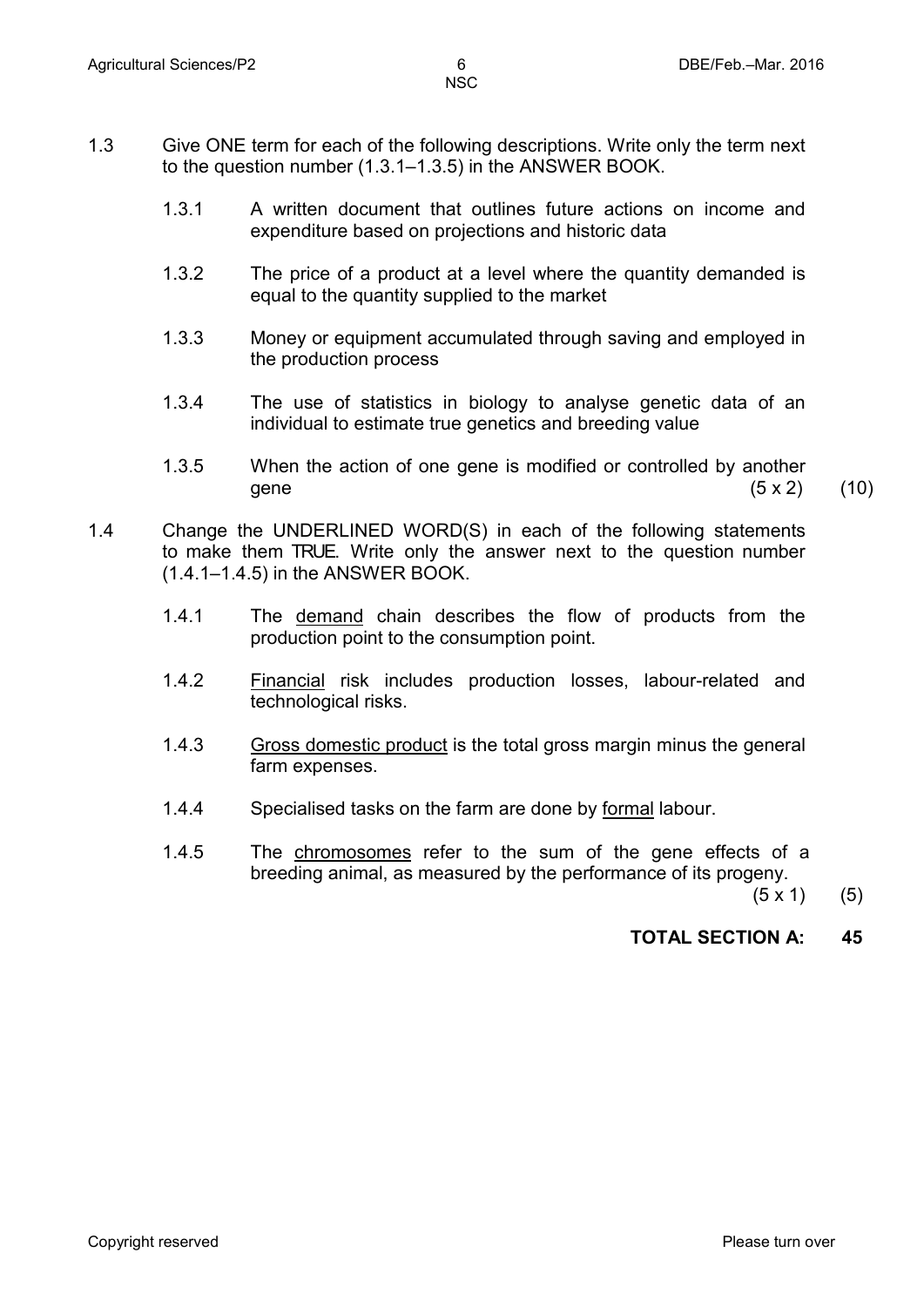#### **SECTION B**

#### **QUESTION 2: AGRICULTURAL MANAGEMENT AND MARKETING**

Start this question on a NEW page.

2.1 The schematic representation below shows various strategies in developing a market.



- 2.1.1 Identify the strategies of developing a market represented by  $\overline{A}$  to  $\overline{D}$ . **A** to **D**. (4)
- 2.1.2 State TWO factors that the producer should consider when planning the strategy represented by **A**. (2)
- 2.1.3 Name TWO ways in which the producer can implement the strategy represented by **D** successfully. (2)
- 2.1.4 Indicate TWO aspects a producer has to consider when deciding on the strategy represented by **B**. (2)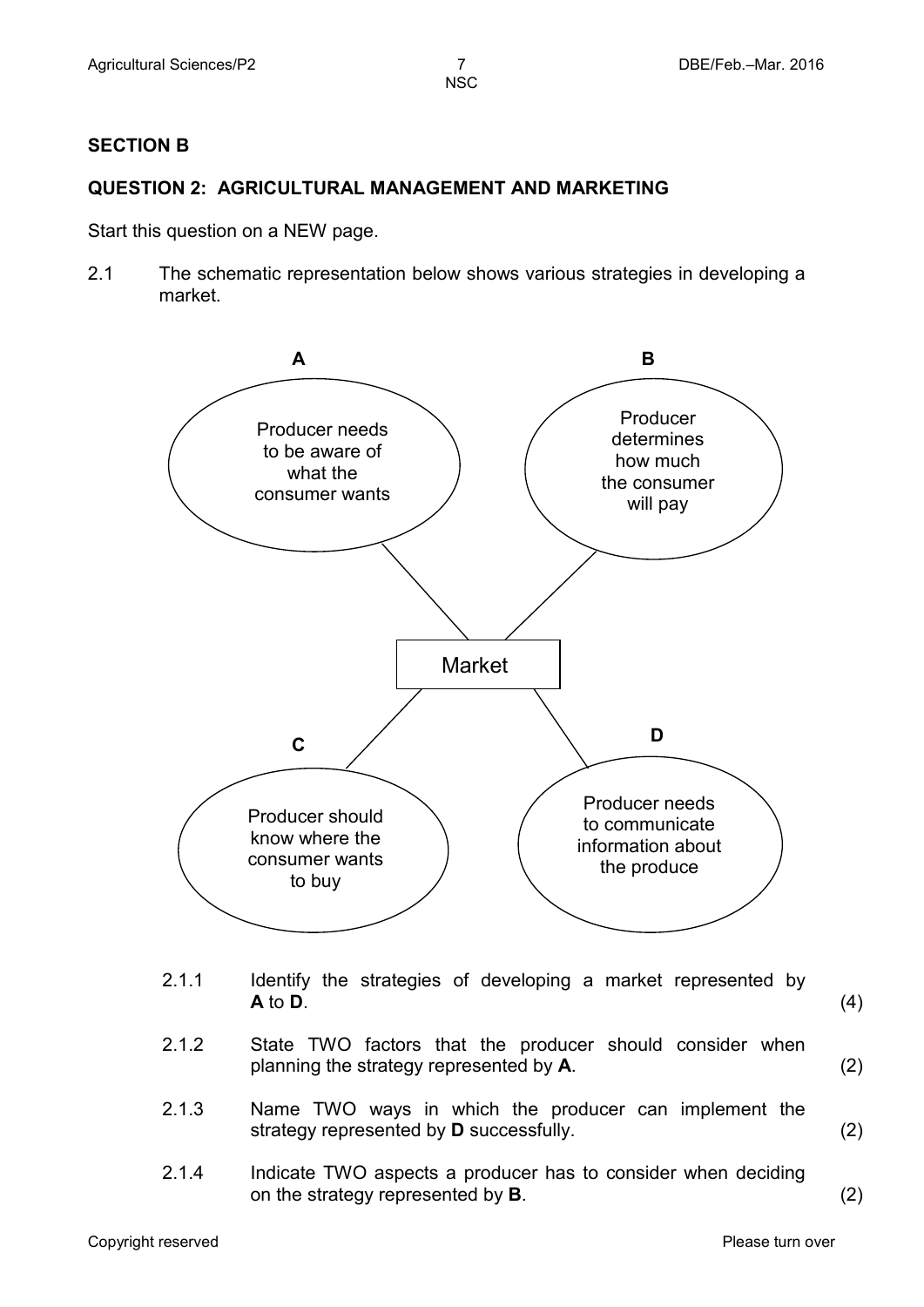- 2.2 A group of emerging farmers growing vegetables have limited access to funding. They decide to share the cost of production and marketing of their produce until everyone is economically viable.
	- 2.2.1 Indicate the marketing system that is used by these farmers. (1)
	- 2.2.2 Name THREE advantages of the marketing system in QUESTION 2.2.1. (3)
	- 2.2.3 State TWO principles that could guide this group of emerging farmers. (2)
- 2.3 The table below shows the quantities of Agricultural Products 1 and 2 supplied at different prices.

| <b>PERIOD</b> | <b>PRICE</b><br>(R) | <b>PRODUCT 1</b><br><b>QUANTITIES</b><br><b>SUPPLIED</b><br>(kg) | <b>PRODUCT 2</b><br><b>QUANTITIES</b><br><b>SUPPLIED</b><br>(kg) | % CHANGE IN<br><b>SUPPLY</b> |                     | % CHANGE IN<br><b>PRICE</b> |                              |
|---------------|---------------------|------------------------------------------------------------------|------------------------------------------------------------------|------------------------------|---------------------|-----------------------------|------------------------------|
|               |                     |                                                                  |                                                                  | <b>PRODUCT</b>               | <b>PRODUCT</b><br>2 | <b>PRICE</b>                | <b>PRICE</b><br>$\mathbf{2}$ |
| Aug.<br>2011  | 10                  | 11 500                                                           | 11 500                                                           |                              |                     |                             |                              |
| Mar.<br>2012  | 15                  | 12 000                                                           | 12 100                                                           |                              |                     |                             |                              |
| Dec.<br>2013  | 20                  | 13 000                                                           | 16 000                                                           | 13                           | 39                  | 20                          | 20                           |
| Dec.<br>2014  | 30                  | 14 500                                                           | 18 000                                                           |                              |                     |                             |                              |
| Dec.<br>2015  | 40                  | 16 000                                                           | 22 000                                                           |                              |                     |                             |                              |

- 2.3.1 Formulate the hypothesis based on the data of quantities supplied from August 2011 to March 2012. (2)
- 2.3.2 Calculate the price elasticity of Product 1 and Product 2 for the period between August 2011 and December 2013.

Use the formula: 
$$
\frac{\% \text{ change in supply}}{\% \text{ change in price}}
$$
 (4)

- 2.3.3 Interpret the price elasticity of supply for Product 1 and Product 2. (2)
- 2.3.4 State TWO factors that might have affected the supply of these products. (2)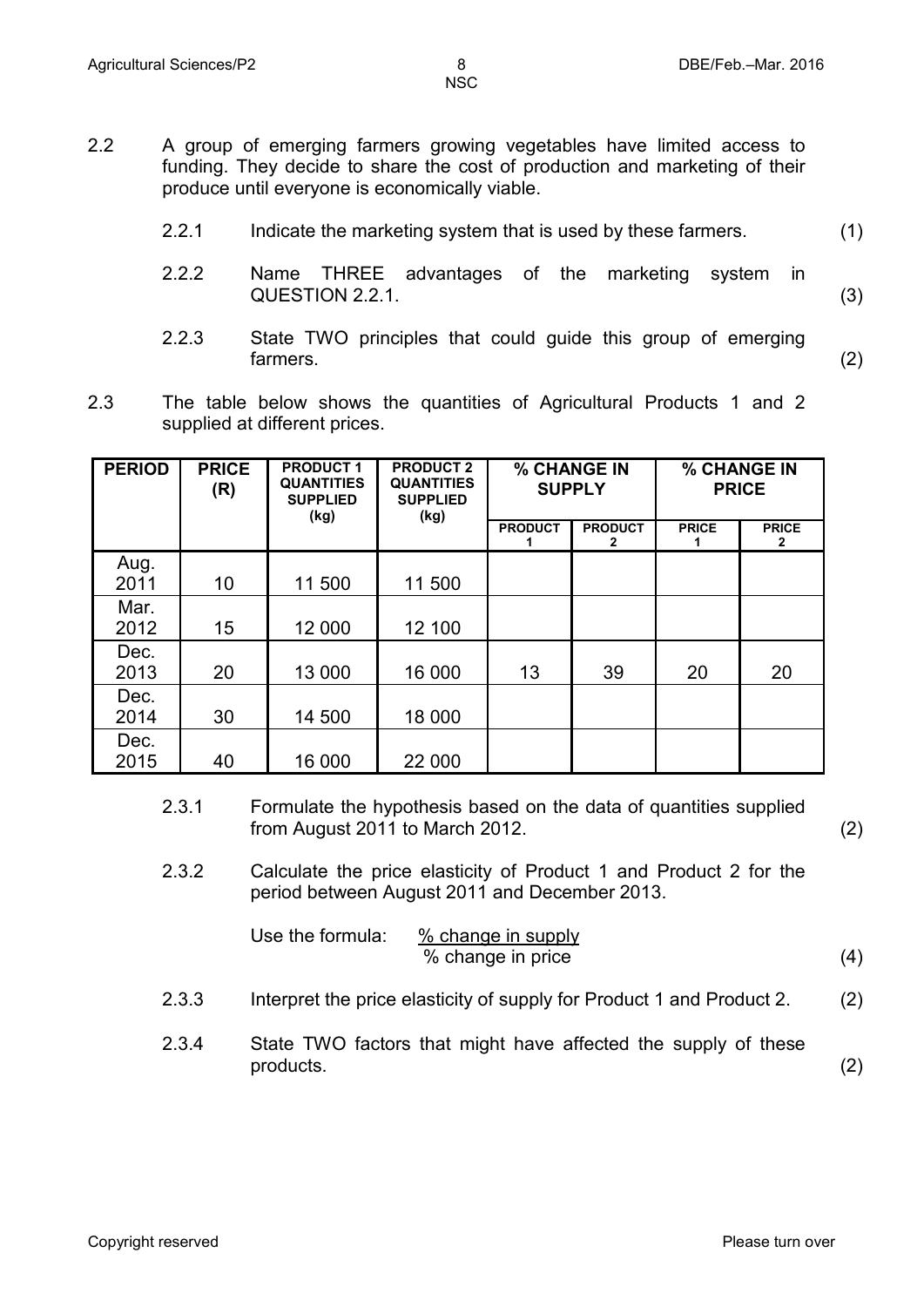(2) (1) (1) (2)

**[35]**

- 2.4 The community members intended to start a business venture using their communal fields totalling 400 ha, but lacked capital and skills. The area also has poor weather conditions. Their motivation to start the business was a flourishing project in a nearby village. They are planning to farm with beef cattle to sell to locals for their traditional ceremonies and sheep to sell to a local supermarket. They also intend to grow vegetables to supply the local school. They plan to utilise the services of the agricultural extension officer for advice.
	- 2.4.1 Use a SWOT analysis and identify:
		- (a) TWO strengths
		- (b) ONE weakness
		- (c) ONE opportunity
		- (d) TWO threats
	- 2.4.2 Recommend THREE actions to correct the threats identified in  $QUESTION 2.4.1(d).$  (3)

**QUESTION 3: PRODUCTION FACTORS** 

Start this question on a NEW page.

- 3.1 A group of unemployed young people in a rural community were granted 50 ha of land by a local chief to use to generate an income for themselves. They grew maize, which they could sell. In the first two years they had a yield of 5 tons per ha which increased gradually to 6 and 7 tons per ha over the next 2 years due to the use of fertiliser. In the fifth year, however, the yield declined despite the increased application of fertilisers.
	- 3.1.1 Identify TWO economic characteristics of the land in the case study. (2)
	- 3.1.2 Explain the characteristic in QUESTION 3.1.1 that is associated with fertilisers and yield. (2)
	- 3.1.3 State TWO functions of land in the case study. (2)
	- 3.1.4 Indicate TWO ways in which the group of young people could increase the production potential of the land. (2)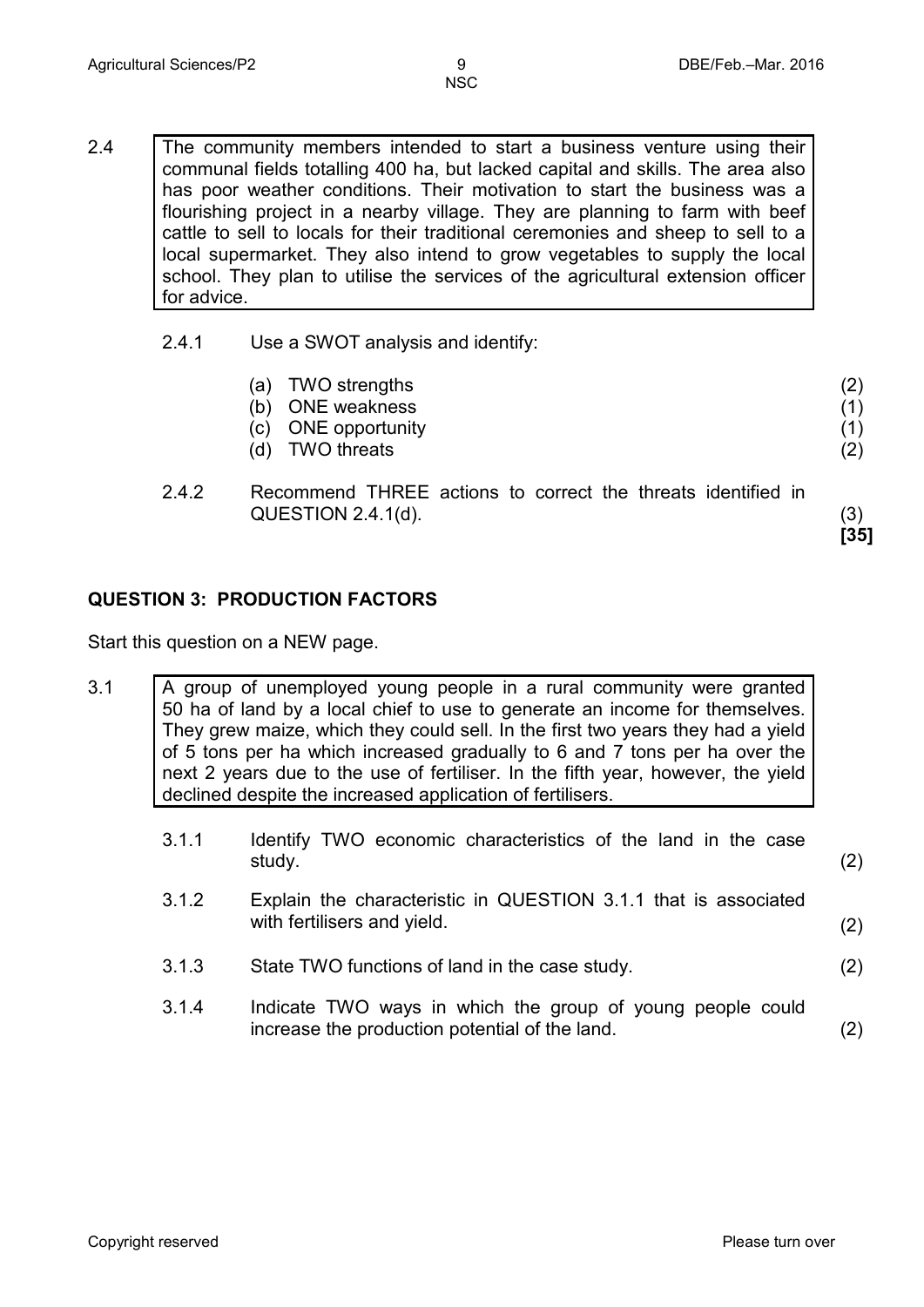3.2 The table below indicates a cash flow budget of broilers and eggs on a poultry farm.

| <b>ITEM</b>     | <b>SALES PER WEEK</b> | <b>MONTHLY COSTS</b> |
|-----------------|-----------------------|----------------------|
| Eggs            | R8 000                |                      |
| <b>Broilers</b> | R <sub>12</sub> 500   |                      |
| otal            |                       | R39 000              |

- 3.2.1 Explain the way in which a cash flow budget assists a farmer to run a poultry farm business. (2)
- 3.2.2 Determine the total monthly income the farmer can budget for to run this business successfully. (Show ALL calculations.) (3)
- 3.2.3 Indicate whether or not the farmer should continue with this business. (1)
- 3.2.4 Give a reason for the answer to QUESTION 3.2.3 based on the calculation. (2)
- 3.2.5 Refer to the table and identify TWO forms of capital on the farm. (2)



3.3 The graph below indicates the skills of a farm worker and a farm manager.

- 3.3.1 Refer to the graph and identify TWO important skills a farm manager should have. (2)
	-
- 3.3.2 Name ONE important skill that will enable the farm worker to perform a task. (1)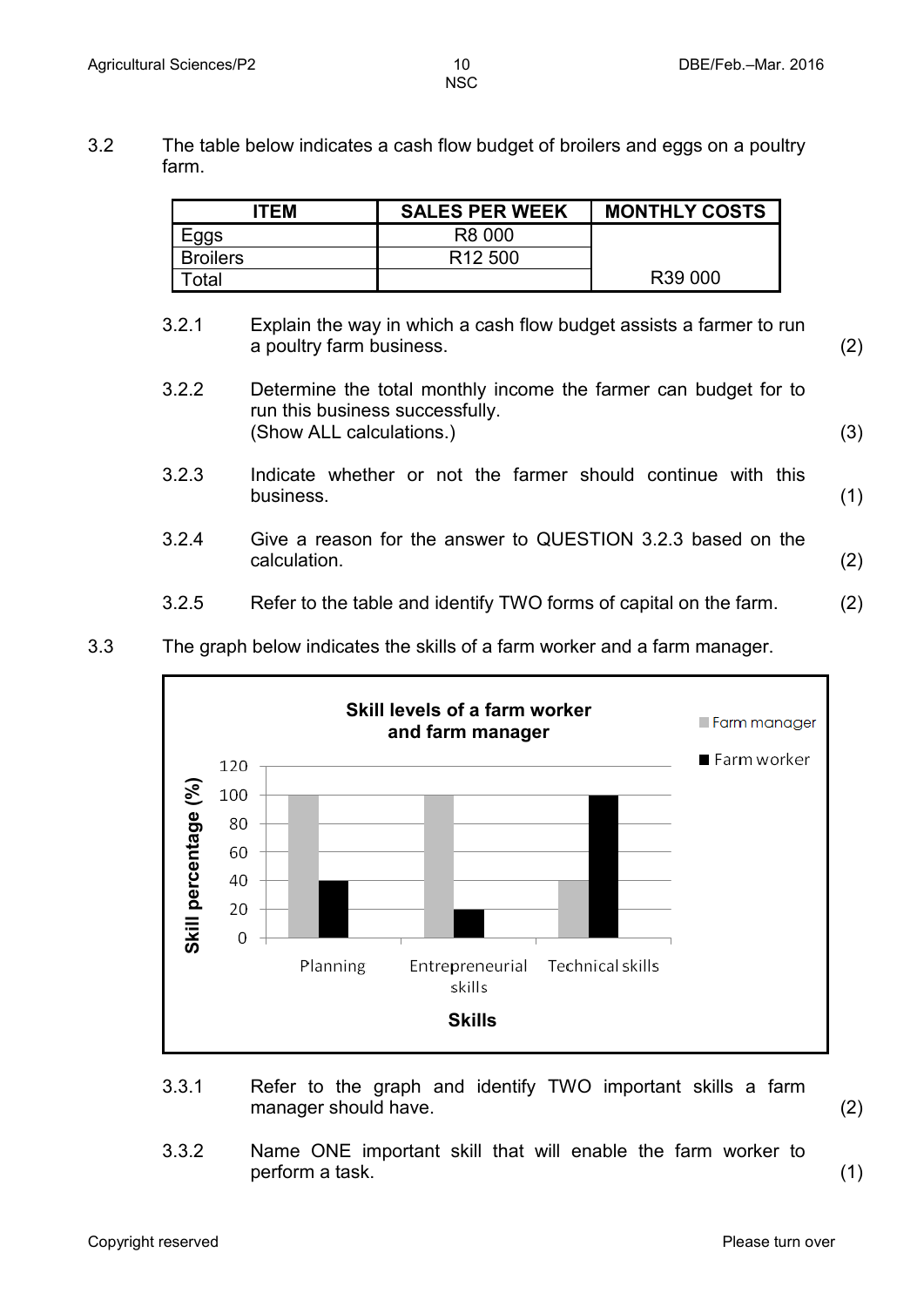|     | 3.3.3                                                                                                   | Justify the answer to QUESTION 3.3.2.                                                                                                                                                                                                                                                  | (2)         |  |  |  |
|-----|---------------------------------------------------------------------------------------------------------|----------------------------------------------------------------------------------------------------------------------------------------------------------------------------------------------------------------------------------------------------------------------------------------|-------------|--|--|--|
|     | 3.3.4                                                                                                   | Name TWO management skills, other than the skills in the graph,<br>that are very important for the farm manager.                                                                                                                                                                       | (2)         |  |  |  |
|     | 3.3.5                                                                                                   | State TWO management principles that a farmer must apply in the<br>farm business.                                                                                                                                                                                                      | (2)         |  |  |  |
| 3.4 | Identify the type of leave represented by each of the scenarios below, as<br>stipulated by legislation. |                                                                                                                                                                                                                                                                                        |             |  |  |  |
|     | 3.4.1                                                                                                   | Employees are entitled to a 21 consecutive days leave or one day<br>leave for every 17 days worked every year.                                                                                                                                                                         | (1)         |  |  |  |
|     | 3.4.2                                                                                                   | Female farm workers are entitled to 4 months leave to raise their<br>babies depending on the agreement signed between the employee<br>and the employer.                                                                                                                                | (1)         |  |  |  |
|     | 3.4.3                                                                                                   | The employee has been absent due to flu.                                                                                                                                                                                                                                               | (1)         |  |  |  |
| 3.5 |                                                                                                         | A farm worker worked on three public holidays. The daily allowance on<br>normal working days is R111,72 per day. The allowance on public holidays is<br>double the allowance for normal working days. The employer paid this worker<br>R400,00 in total for the three public holidays. |             |  |  |  |
|     | 3.5.1                                                                                                   | Calculate the amount this worker is entitled to for work performed<br>on the three public holidays.                                                                                                                                                                                    | (2)         |  |  |  |
|     | 3.5.2                                                                                                   | State whether this was fair labour practice to the farm worker.                                                                                                                                                                                                                        | (1)         |  |  |  |
|     | 3.5.3                                                                                                   | Refer to the labour laws governing working on public holidays and<br>justify the answer to QUESTION 3.5.2.                                                                                                                                                                             | (2)<br>[35] |  |  |  |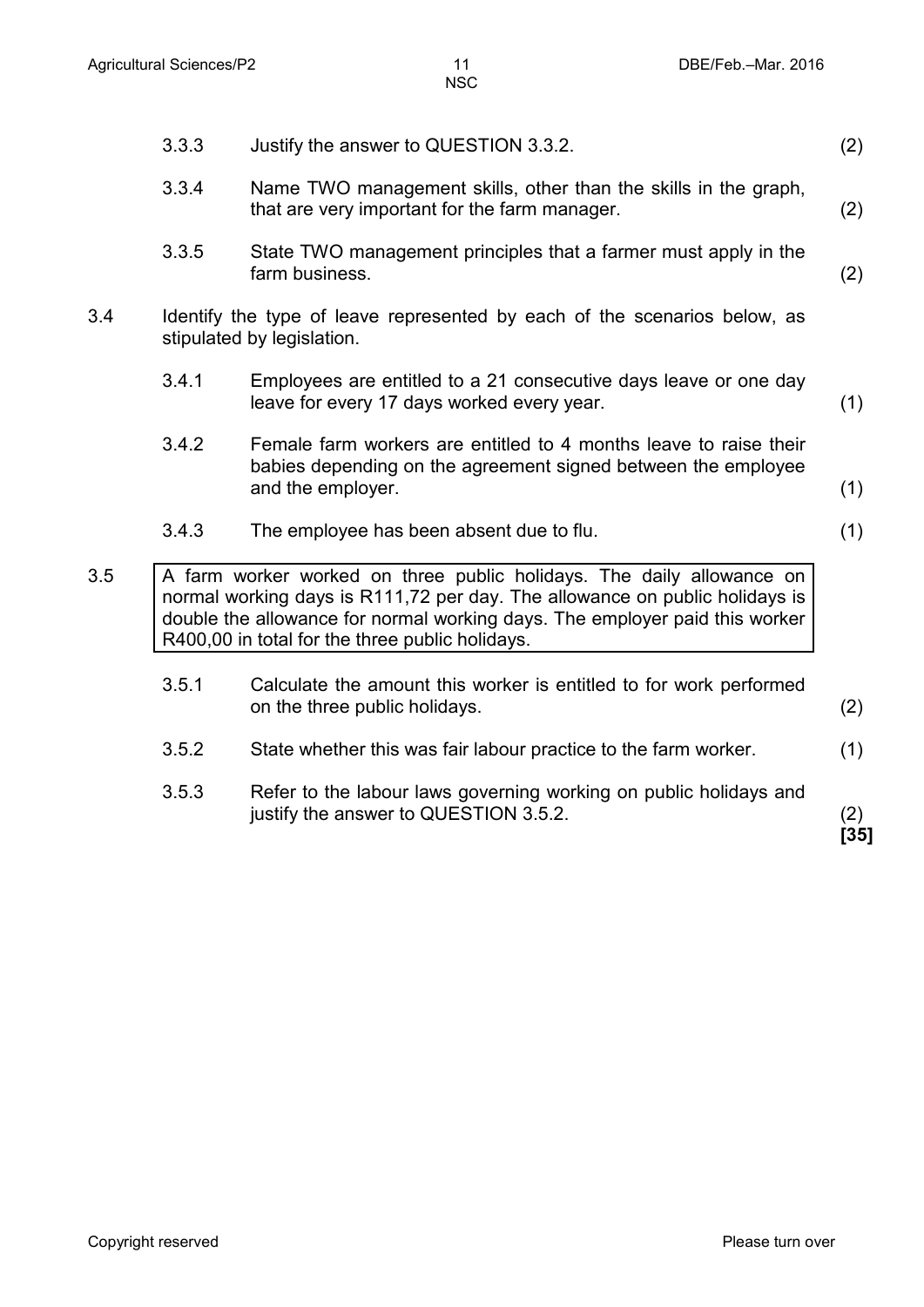### **QUESTION 4: BASIC AGRICULTURAL GENETICS**

Start this question on a NEW page.

4.1 A table below indicates measured pre-weaning growth rates (g/day) of certain cattle crosses.

| <b>PARENTS OF CALVES</b> |              |                | <b>PASTURE CONDITIONS</b>           |                |             |  |
|--------------------------|--------------|----------------|-------------------------------------|----------------|-------------|--|
| <b>FROM CROSSING</b>     |              |                | <b>POOR</b>                         | <b>AVERAGE</b> | <b>GOOD</b> |  |
| NO.                      | <b>BULLS</b> | <b>COWS</b>    | <b>AVERAGE DAILY GAIN OF CALVES</b> |                |             |  |
|                          |              |                | (g/day)                             |                |             |  |
| 1                        | н            | н              | 425                                 | 704            | 827         |  |
| $\overline{2}$           | В            | В              | 658                                 | 713            | 770         |  |
| 3                        | в            | н              | 468                                 | 773            | 884         |  |
| 4                        | н            | в              | 738                                 | 780            | 872         |  |
| 5                        | в            | F۱             | 716                                 | 848            | 858         |  |
| 6                        | н            | F <sub>1</sub> | 734                                 | 848            | 880         |  |
|                          | F۱           | В              | 698                                 | 747            | 821         |  |
| 8                        | F,           | н              | 446                                 | 739            | 855         |  |
| 9                        |              | F,             | 725                                 | 848            | 869         |  |

**Key:** 

- **F1 – First cross**
- **H – Hereford**
- **B – Brahman**
- 4.1.1 Identify the type of breeding system in the table above. (1)
- 4.1.2 Refer to the table above and select the parents that produced calves with the highest average daily gain from pastures in poor  $\qquad \qquad \text{condition.} \qquad \qquad \text{(1)}$
- 4.1.3 Give TWO reasons to support the answer to QUESTION 4.1.2. (2)
- 4.1.4 Draw a bar graph to indicate the performances of crossings **1**, **2** and **9** on poor, average and good pasture conditions. (6)
- 4.2 The milk production of a Jersey cow is controlled by two pairs of genes. The genotype **aabb** gives a milk yield of 200 litres. Each additive dominant gene adds 20 litres of milk.
	- 4.2.1 Indicate the type of inheritance that controls the milk yield of a Jersey cow. (1)
	- 4.2.2 Calculate the milk yield of a Jersey cow with the **AAbb** genotype. (3)
	- 4.2.3 Work out the genotypic and phenotypic ratios of the  $F_1$ -generation if the cross between **AABB** and **aabb** is done. (3)